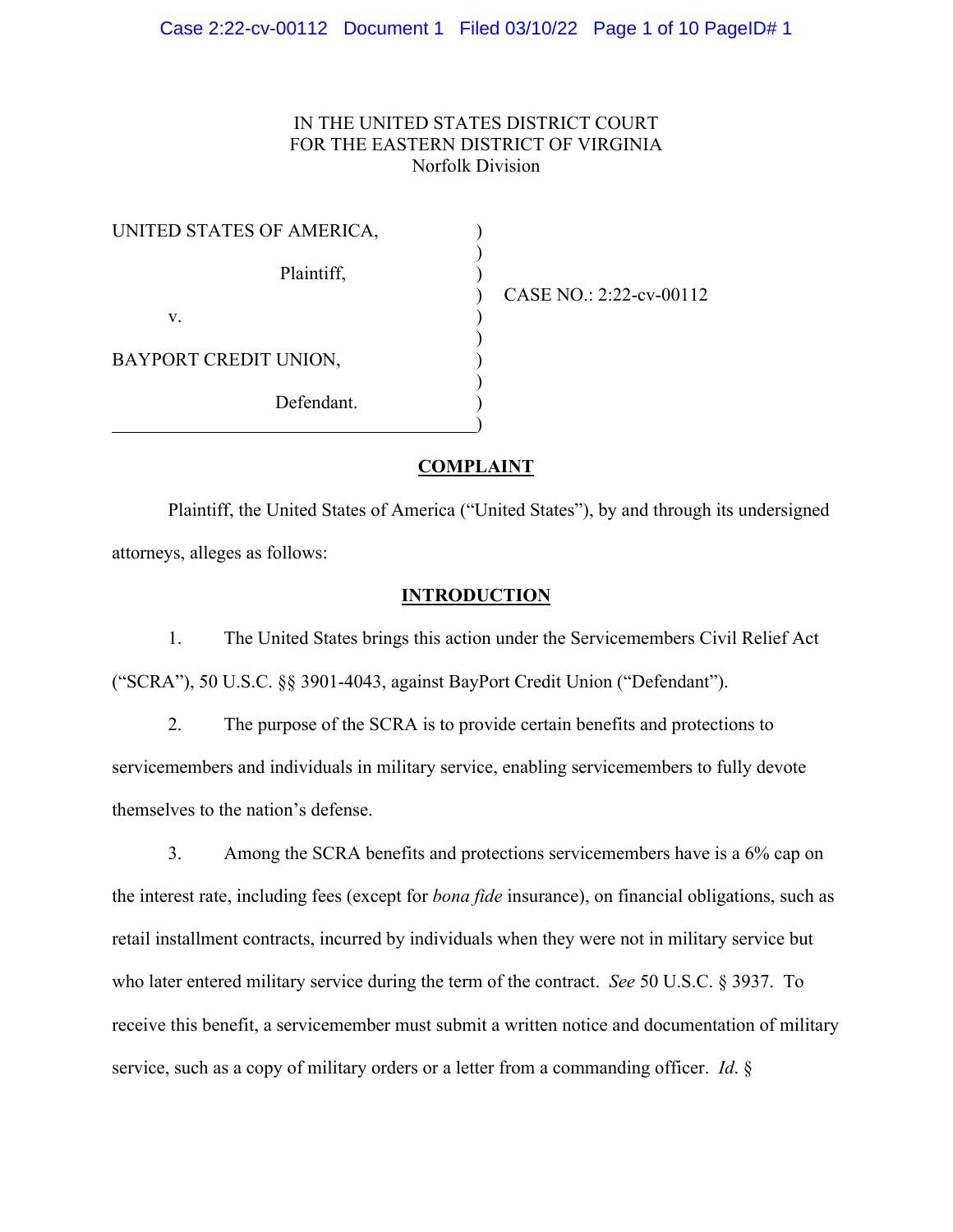#### Case 2:22-cv-00112 Document 1 Filed 03/10/22 Page 2 of 10 PageID# 2

 $3937(b)(1)(A)$ . In response, a creditor must forgive – not defer – interest greater than 6% per year, retroactive to the first day the servicemember was called to military service, and must reduce the periodic payment amount in accordance with the amount of interest forgiven. *Id*. §  $3937(a)(2)-(3)$  & (b)(2).

4. The SCRA also requires that a lender obtain a court order prior to repossessing an SCRA-protected servicemember's vehicle if, before entering military service, the servicemember took out the loan and made a deposit or an installment payment before entering military service. *See* 50 U.S.C. § 3952. The court may delay repossession or condition the repossession on the refunding of all or part of the servicemember's prior installments or deposits. *See id*. If the servicemember fails to make an appearance in the action, the court must appoint an attorney to represent the servicemember and order a stay of at least ninety days. *See* 50 U.S.C. § 3931. The court may also issue additional stays, require the lender to post a bond with the court, or issue any other orders the court deems necessary to protect the servicemember's rights. *See id*.

5. By failing to obtain a court order prior to repossessing an SCRA-protected servicemember's motor vehicle, a lender deprives the servicemember of his or her federally protected right to have a court order repayment to the servicemember of all or part of the prior installments or deposits, stay the proceedings for a period of time as justice and equity require, or make any other equitable disposition to preserve the interests of all parties. *See id.* § 3952(c).

#### **JURISDICTION AND VENUE**

6. This Court has jurisdiction over this action under 28 U.S.C. §§ 1331 and 1345 and 50 U.S.C. § 4041.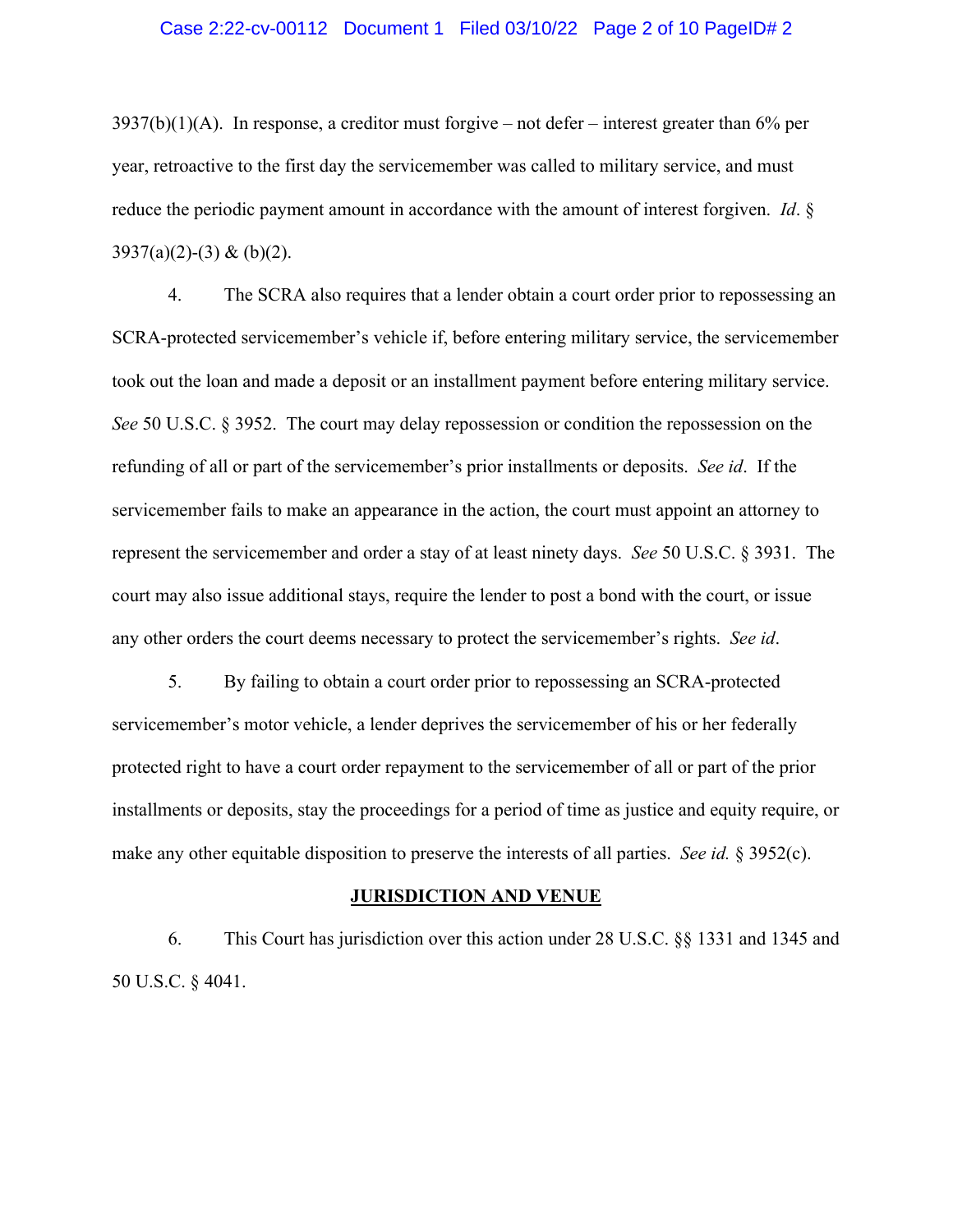#### Case 2:22-cv-00112 Document 1 Filed 03/10/22 Page 3 of 10 PageID# 3

7. Venue is proper in this judicial district pursuant to 28 U.S.C. § 1391(b) because Defendant BayPort is headquartered and conducts business in the Eastern District of Virginia and because the events giving rise to the United States' claims occurred in this judicial district.

#### **DEFENDANT**

8. BayPort is a National Credit Union Administration-insured credit union headquartered in Newport News, Virginia, with branch locations throughout the Tidewater area of Virginia.

## **FACTUAL ALLEGATIONS**

## **SCRA INTEREST RATE REDUCTION REQUESTS**

9. On December 2, 2015, prior to entering military service, a customer purchased a used 2013 Hyundai Accent from Tysinger Motor Co., Inc., in Hampton, Virginia, and financed the purchase through a retail installment sales contract with a dealership. The interest rate on the contract was 9.99%. The dealership assigned the contract to Defendant on December 10, 2015.

10. On September 18, 2017, the customer entered active duty service in the Army.

11. On December 20, 2017, the soldier requested, in writing, that Defendant reduce her interest rate to 6% and included a copy of her active duty orders with her request. She followed up several times with Defendant in March and April 2018 about her interest rate reduction request and again provided copies of her orders and written request to Defendant.

12. On April 3, 2018, a BayPort Collections Supervisor notified the soldier that reducing the interest rate would *increase* her monthly payment. The soldier provided the Collections Supervisor with information on the SCRA's interest rate benefit, which stated that the creditor must forgive, not defer, interest greater than 6% and that the creditor must *reduce* the amount of periodic payments due accordingly.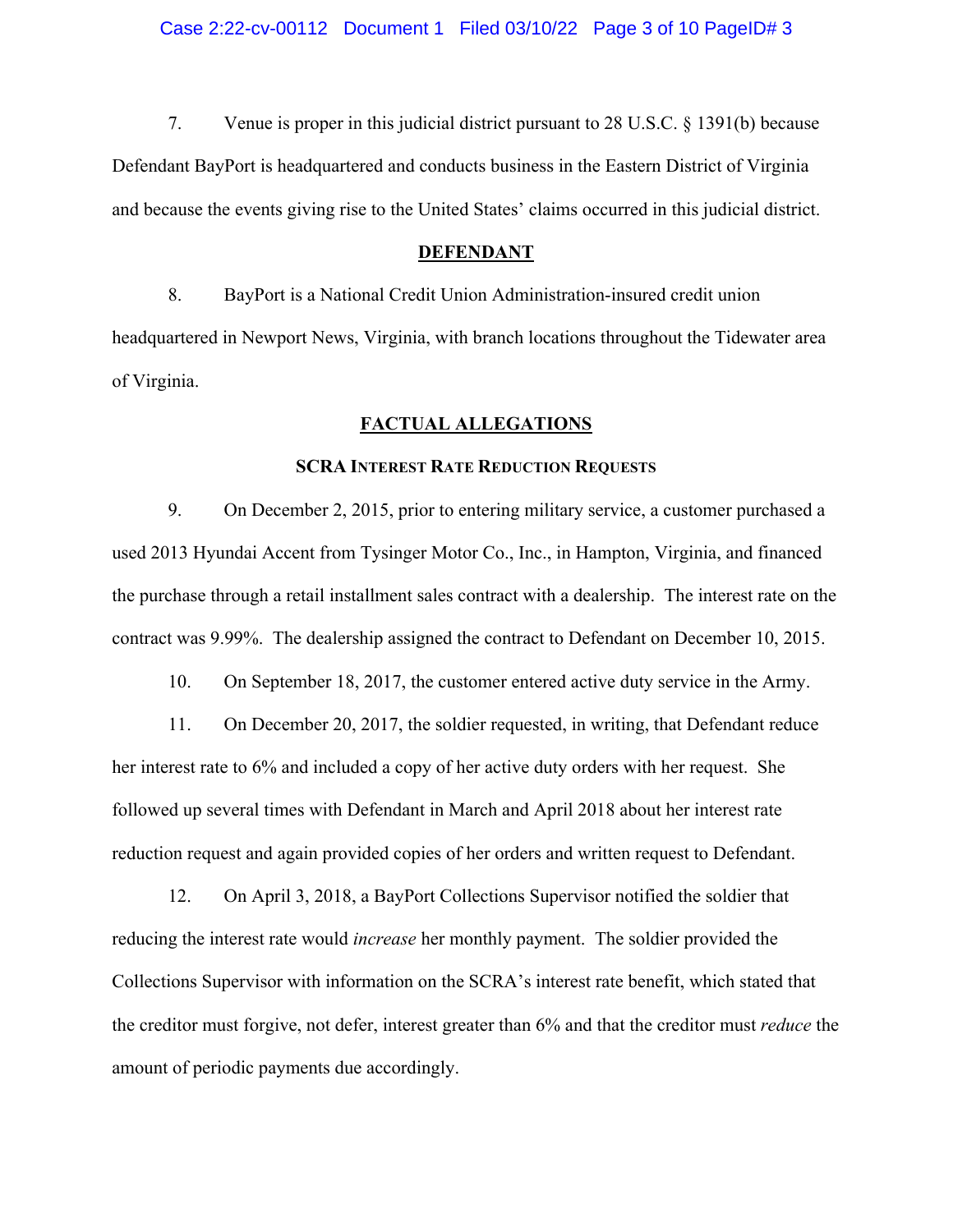#### Case 2:22-cv-00112 Document 1 Filed 03/10/22 Page 4 of 10 PageID# 4

13. On April 19, 2018, Defendant reduced the soldier's interest rate to 6% for one year, but increased her monthly payment from \$319.80 to \$330.93. Defendant failed to apply the 6% interest rate reduction retroactively to September 18, 2017, the soldier's first date of SCRA eligibility.

14. After the soldier spoke with another BayPort Collections Supervisor on April 23, 2018, Defendant, on or about April 27, 2018, credited interest on her loan retroactive to her entry onto active duty date, but miscalculated the amount of interest credit due. Despite the interest rate reduction and interest credit, Defendant set the soldier's monthly payment at \$319.80, the same as the amount set out in the contract.

15. Prior to entering active duty, the soldier also carried a balance on a BayPort credit card. In or around May 2018, Defendant reduced the interest rate on the soldier's credit card to 6%, but did not apply the reduction retroactively to her entry into active duty.

16. In response to a June 1, 2018, notice from the United States Attorney's Office for the Eastern District of Virginia ("USAO") stating that the USAO had opened an investigation to determine whether Defendant violated Section 3937 of the SCRA, counsel for Defendant produced Defendant's policies and procedures related to the SCRA's interest rate reduction provision and account records of servicemembers who had requested SCRA interest rate reductions.

17. The policies and procedures Defendant produced state that a servicemember must be deployed to a combat zone to qualify for a Section 3937 interest rate reduction. The SCRA contains no such requirement. The policies and procedures do not contain any guidance on how to process and apply an SCRA interest rate reduction request.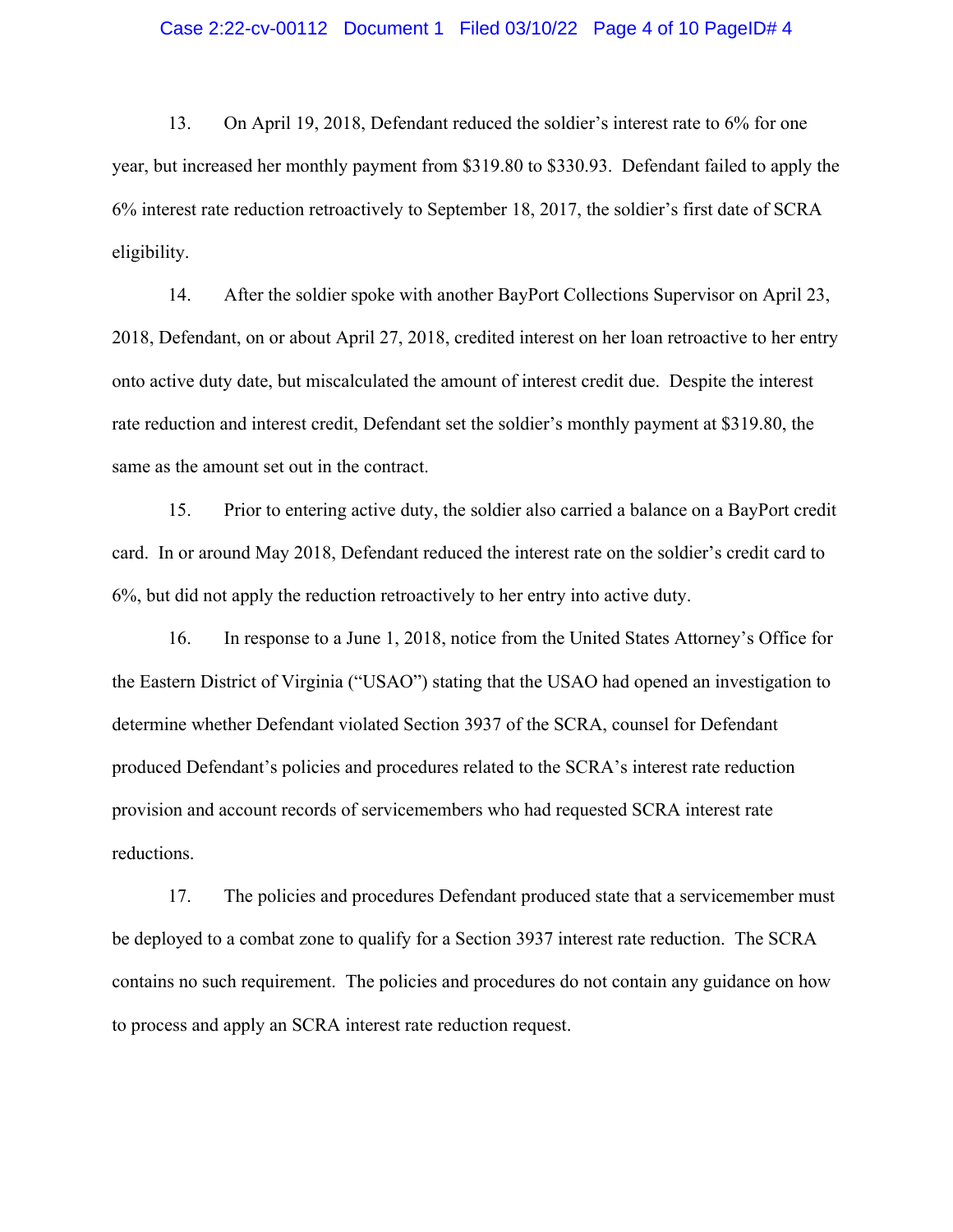### Case 2:22-cv-00112 Document 1 Filed 03/10/22 Page 5 of 10 PageID# 5

18. The account records produced revealed that since October 28, 2013, Defendant has violated the SCRA rights of at least twenty additional servicemembers by denying their requests for an interest rate reduction or by incorrectly implementing the required interest rate reduction. Of the twenty additional servicemembers, Defendant denied four servicemembers' requests because the servicemembers were not deployed to a combat zone. Defendant incorrectly applied the remaining sixteen servicemembers' 6% interest rate reductions. In some of these cases, Defendant failed to timely process the requested interest rate reductions. The account records did not reveal even a single instance where Defendant correctly implemented an SCRA interest rate reduction for an eligible account prior to the time the United States opened its investigation of Defendant.

### **MOTOR VEHICLE REPOSSESSIONS**

19. Of the accounts with incorrectly applied interest rate reductions, one servicemember had obtained a loan for a 2015 Chevrolet Sonic on July 8, 2015, and made payments on the loan before he entered active duty in the United States Army on May 10, 2016.

20. On October 28, 2016, that soldier requested an interest rate reduction on his motor vehicle loan, which Defendant finally applied on March 9, 2017.

21. During the almost five months the soldier waited for Defendant to apply the interest rate reduction, he struggled to make and missed payments on the loan. Defendant's collections office sent collections letters to the soldier at his address at Fort Polk, Louisiana, and Defendant's collections office called the soldier about repossessing the vehicle. At the time of the calls, Defendant's collection office knew that the soldier was on active duty in the Army, and the soldier also informed the collections office of that fact.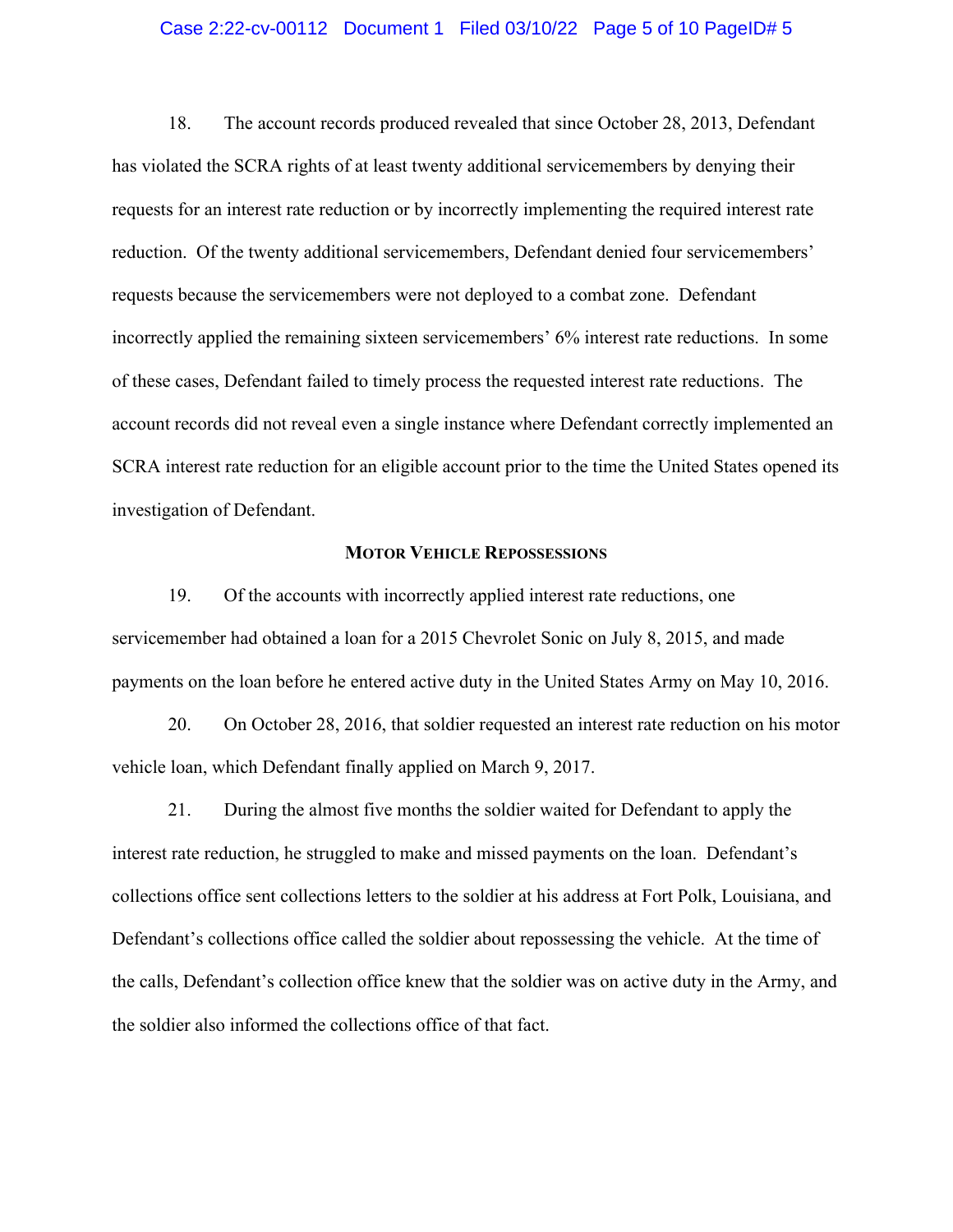## Case 2:22-cv-00112 Document 1 Filed 03/10/22 Page 6 of 10 PageID# 6

22. Despite knowledge of the soldier's military status, on or about August 25, 2017, Defendant, without a court order, repossessed the soldier's vehicle, which contained some personal items, in violation of Section 3952 of the SCRA. Defendant's repossession records indicate that the vehicle was repossessed from Fort Polk, Louisiana. Defendant subsequently sold the vehicle at auction.

23. In response to a notice dated October 29, 2018, from the USAO stating that it had expanded its investigation to include possible violations of Section 3952 of the SCRA, Defendant produced its policies and procedures related to vehicle repossessions and an electronically searchable list of all vehicle repossessions executed by or on behalf of Defendant without obtaining a court order from June 1, 2013, to present.

24. Defendant's policies indicate that "[p]rior to a repossession or foreclosure, the Credit Union will review the loan for SCRA eligibility by using the" Department of Defense Manpower and Data website, but say nothing about what to do if the database shows that the customer is in military service.

25. The documents produced showed that since February 11, 2016, Defendant violated the SCRA rights of at least two additional servicemembers by repossessing their vehicles without a court order.

# **SERVICEMEMBER CIVIL RELIEF ACT VIOLATIONS**

#### **COUNT ONE: Violations of 50 U.S.C. § 3937 (Interest Rate Reductions)**

26. The United States realleges and incorporates by reference each allegation in the preceding paragraphs as if fully set forth herein.

27. The SCRA limits the amount of interest that may be charged on certain financial obligations, including retail installment contracts, that were incurred prior to military service to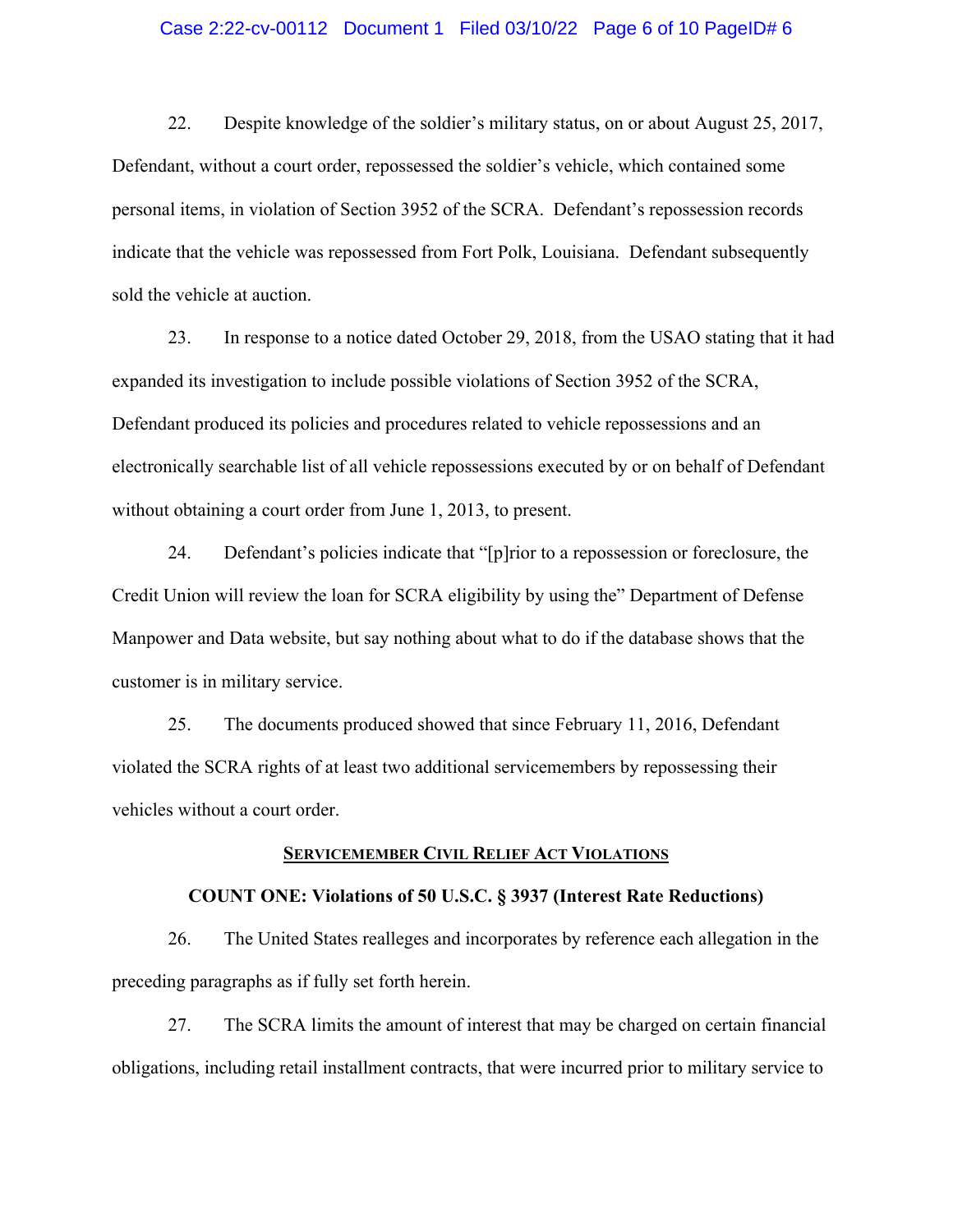#### Case 2:22-cv-00112 Document 1 Filed 03/10/22 Page 7 of 10 PageID# 7

no more than 6% per year, including charges and fees, except for *bona fide* insurance. *See* 50 U.S.C. § 3937(a)(1) & (d)(1).

28. Since August 13, 2018, in order to have the interest rate on a financial obligation such as a retail installment contract capped at 6% per year, a servicemember must provide the creditor with a written notice and a copy of either his or her military orders or "any other appropriate indicator of military service, including a certified letter from a commanding officer." 50 U.S.C. § 3937(b)(1)(A). (Prior to August 13, 2018, the servicemember had to provide the creditor with a written notice and copy of his or her orders. *See* 50 U.S.C. § 3937(b)(1)(A) (2003).) The servicemember may provide the notice and orders or other indicator of military service to the creditor up to 180 days after the end of his or her military service. *See* 50 U.S.C. §  $3937(b)(1)(A)$ .

29. In response to a properly made request for SCRA interest rate benefits, a creditor must forgive – not defer – interest greater than 6% per year. *See* 50 U.S.C. § 3937(a)(2). The creditor must forgive this interest retroactively back to the date the servicemember was called to military service or, for members of a reserve component, back to the date the servicemember received military orders to report for military service. *See id*. at §§ 3937(b)(2) & 3917(a). The creditor is required to reduce the periodic payment amount in accordance with the amount of interest forgiven. *See id*. at § 3937(a)(3). For all obligations other than mortgages, including retail installment contracts, the interest rate cap must remain in effect for the duration of the period of military service. *See id*. at §§ 3937(a)(1)(B) & 3917(a).

30. Defendant has engaged in a pattern or practice of violating 50 U.S.C. § 3937 by failing to limit the interest rate on pre-service obligations obtained by SCRA-protected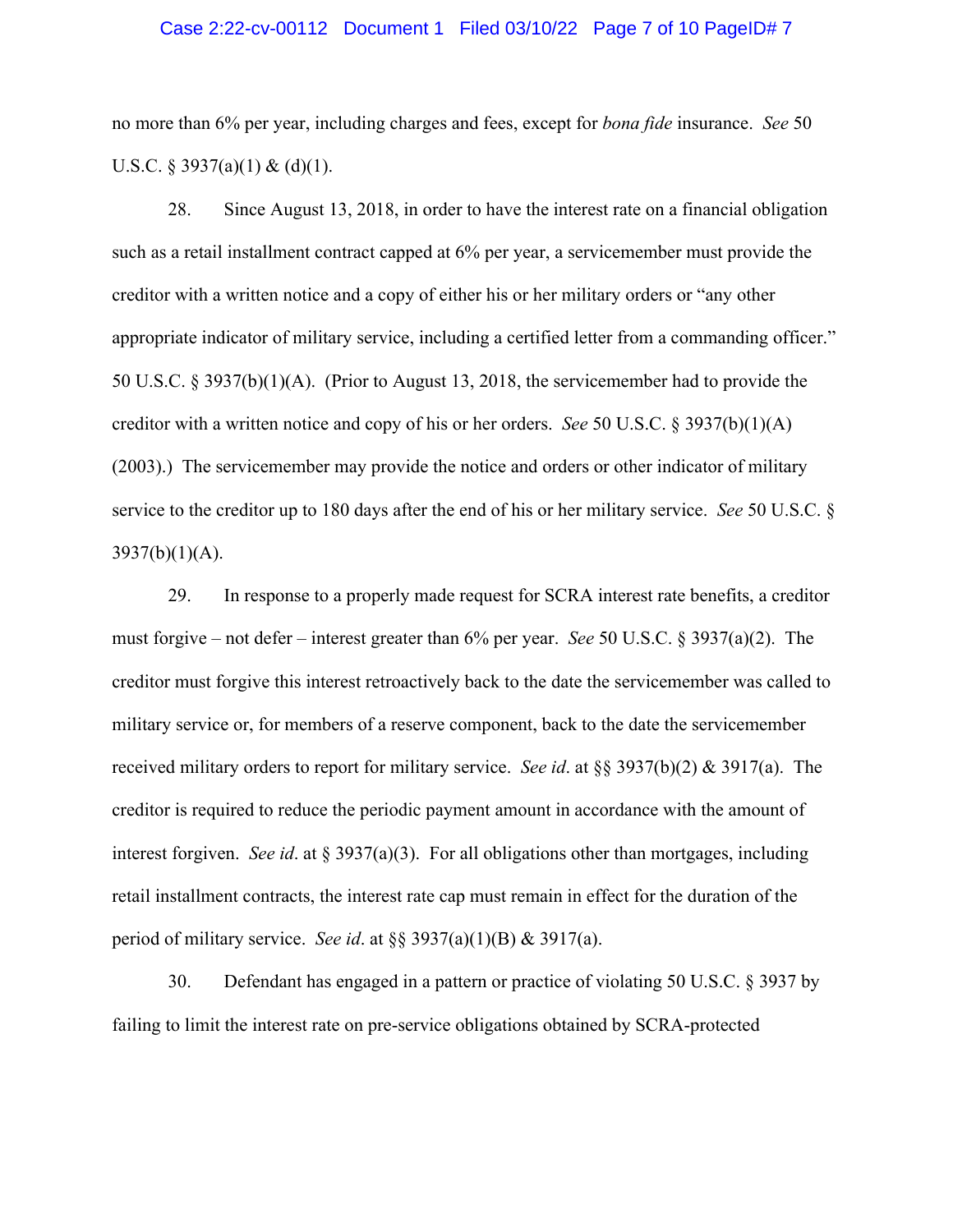#### Case 2:22-cv-00112 Document 1 Filed 03/10/22 Page 8 of 10 PageID# 8

servicemembers to 6% per year after the servicemembers provided the documentation required by the SCRA.

31. Defendant's failure to properly implement the twenty-one servicemembers' interest rate cap requests impacted those servicemembers' budgets and risked distracting those servicemembers from their duties in furtherance of the defense needs of the United States. As a result, Defendant's failures to limit the interest rate of SCRA-protected servicemembers to 6% in accordance with the SCRA raise issues of significant public importance.

32. The twenty-one servicemembers who did not receive accurate and/or timely SCRA interest rate benefits from Defendant are "person[s] aggrieved" pursuant to 50 U.S.C. § 4041(b)(2) and have suffered damages as a result of Defendant's conduct.

33. Defendant's conduct was intentional, willful, and taken in reckless disregard for the rights of servicemembers.

# **COUNT TWO: Violations of 50 U.S.C. § 3952 (Vehicle Repossessions)**

34. The United States realleges and incorporates by reference each allegation in the preceding paragraphs as if fully set forth herein.

35. The SCRA provides that "[a]fter a servicemember enters military service, a contract by [a] servicemember for . . . the purchase of real or personal property (including a motor vehicle);" and "for which a deposit or installment has been paid by the servicemember before the servicemember enters military service," "may not be rescinded or terminated for a breach of terms of the contract . . . nor may the property be repossessed for such breach without a court order." 50 U.S.C. § 3952(a).

36. Servicemembers and their families rely heavily on the use of their vehicles, and loss of those vehicles can create major distractions that can impede military readiness. As a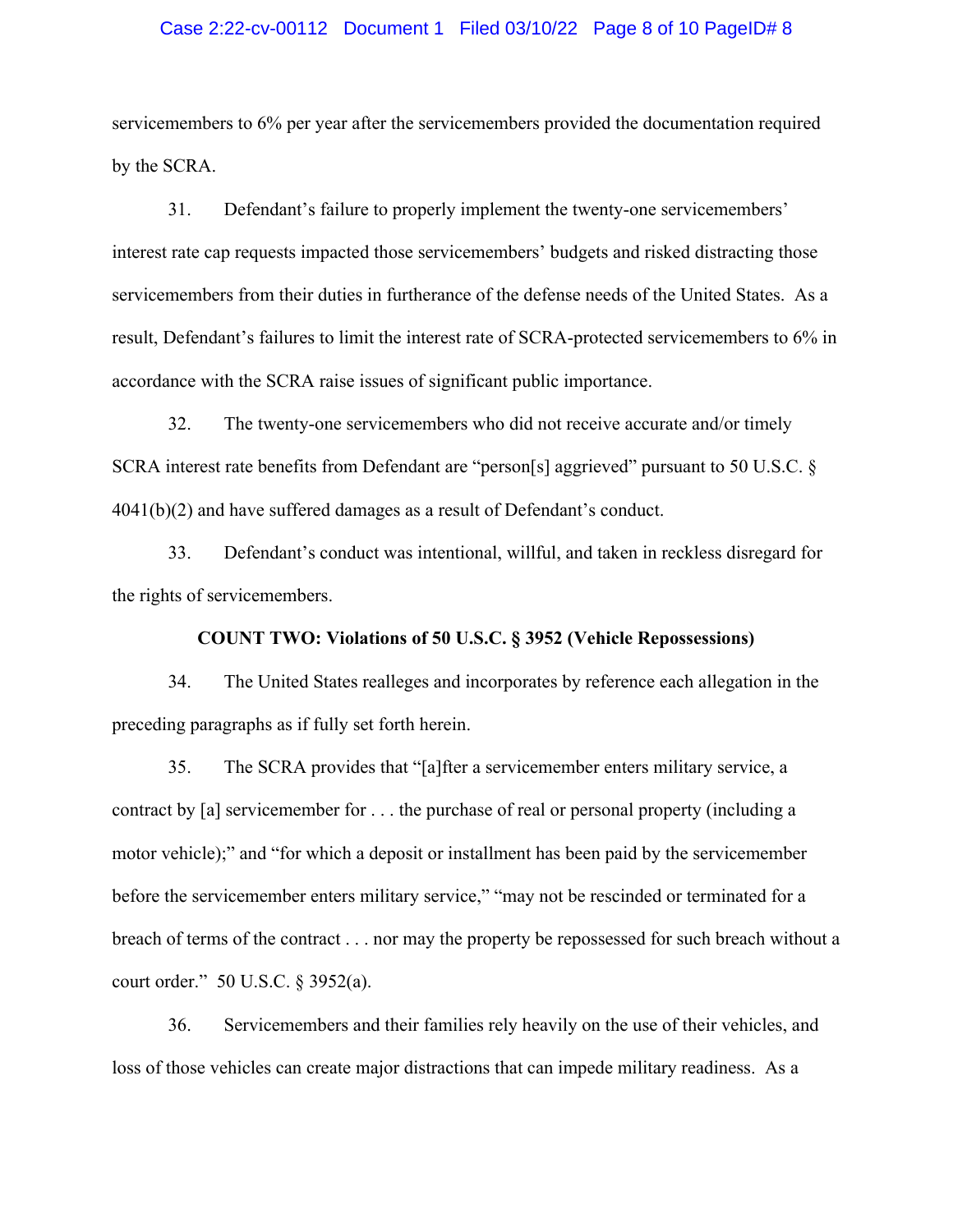### Case 2:22-cv-00112 Document 1 Filed 03/10/22 Page 9 of 10 PageID# 9

result, Defendant's failures to obtain court orders prior to repossessing motor vehicles owned by SCRA-protected servicemembers raise issues of significant public importance.

37. The three SCRA-protected servicemembers whose vehicles were repossessed without a court order are "person[s] aggrieved" pursuant to 50 U.S.C. § 4041(b)(2) and have suffered damages as a result of Defendant's conduct.

38. Defendant's conduct was intentional, willful, and taken in reckless disregard for the rights of servicemembers.

## **PRAYER FOR RELIEF**

WHEREFORE, the United States respectfully requests that the Court enter an ORDER that:

- 1. Declares that Defendant's conduct violated the SCRA;
- 2. Enjoins Defendant, its subsidiaries, agents, employees, and successors, and all other entities in active concert or participation with Defendant, from:
	- a. failing or refusing to timely and accurately lower the interest rate on preservice obligations obtained by SCRA-protected servicemembers to 6% per year after being provided with written notice, military orders, and/or other appropriate indicia of military service;
	- b. repossessing the motor vehicles of SCRA-protected servicemembers without court orders, in violation of 50 U.S.C. § 3952;
	- c. failing or refusing to take such affirmative steps as may be necessary to restore, as nearly as practicable, each identifiable victim of Defendant's illegal conduct to the position he or she would have been in but for that illegal conduct; and